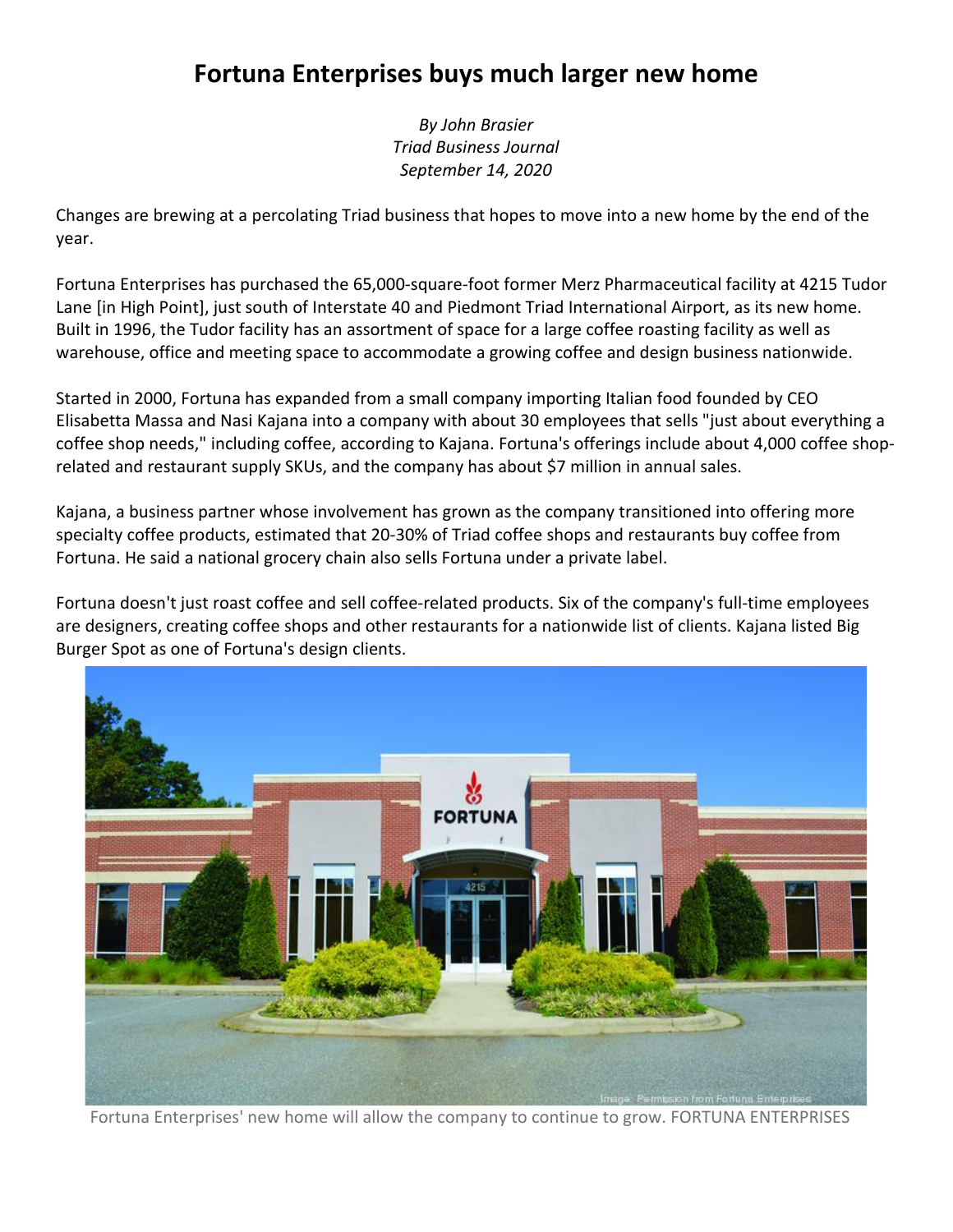Massa's father, Mike, with help from three brother-in-laws started Elizabeth's Pizza in 1977 in Collinsville, Virginia, naming it after Elisabetta, then an infant. Massa, a UNC-Chapel Hill graduate, and Kajana, a High Point University graduate, are longtime friends.

Fortuna's current facilities total about 25,000 square feet, including the main building at 6211 Chimney Center Blvd., which is filled with with coffee shop-related equipment or product as well as a room with the six designers and an intern.

Massa said she had looking for a new home for the company for several years. In fact, she said she looked at the same Tudor Lane facility five years ago when it was on the market.

"We wanted (the new facility) to be right," she said.

Despite the company's success, Massa said lining up financing was a "terrible process" because banks were skittish to loan money to hospitality companies during the Covid-19 pandemic.

Fortuna had the property under contract in February. But Massa said their original lender backed out after the pandemic arrived. Eventually, Fortuna signed for a loan with Truist.



The facility includes this state-of-the-art conference room. FORTUNA ENTERPRISES

Fortuna closed on the property last month, paying \$3.49 million to the seller, PHD Investments Group LLC, which had paid \$3.2 million in 2016. Chris Lowe and Bob Lewis of NAI Piedmont Triad represented PHD, managed by Greensboro's Michael Deason, president of Pharmaceutical Dimensions. Tammy Dixon and Robbie Perkins of NAIPT represented Fortuna.

Kajana told TBJ that upfitting for Fortuna would cost under  $$1$  million  $-$  the company will move current equipment into the new site. The facility sits on almost seven acres. Kajana said Fortuna has room for an additional building if ever needed.

Already producing "40 to 50" coffee offerings from farms around the world, Kajana said the new facility should

allow Fortuna to bring in more stock, lowering its costs as well as making it possible to lower its prices.

The coffee industry continues to grow. In the Triad alone, at least two chains, Biggby Coffee, which opened in Burlington, and Clutch Coffee, which opened its first area location in Winston-Salem, have entered the market this year.